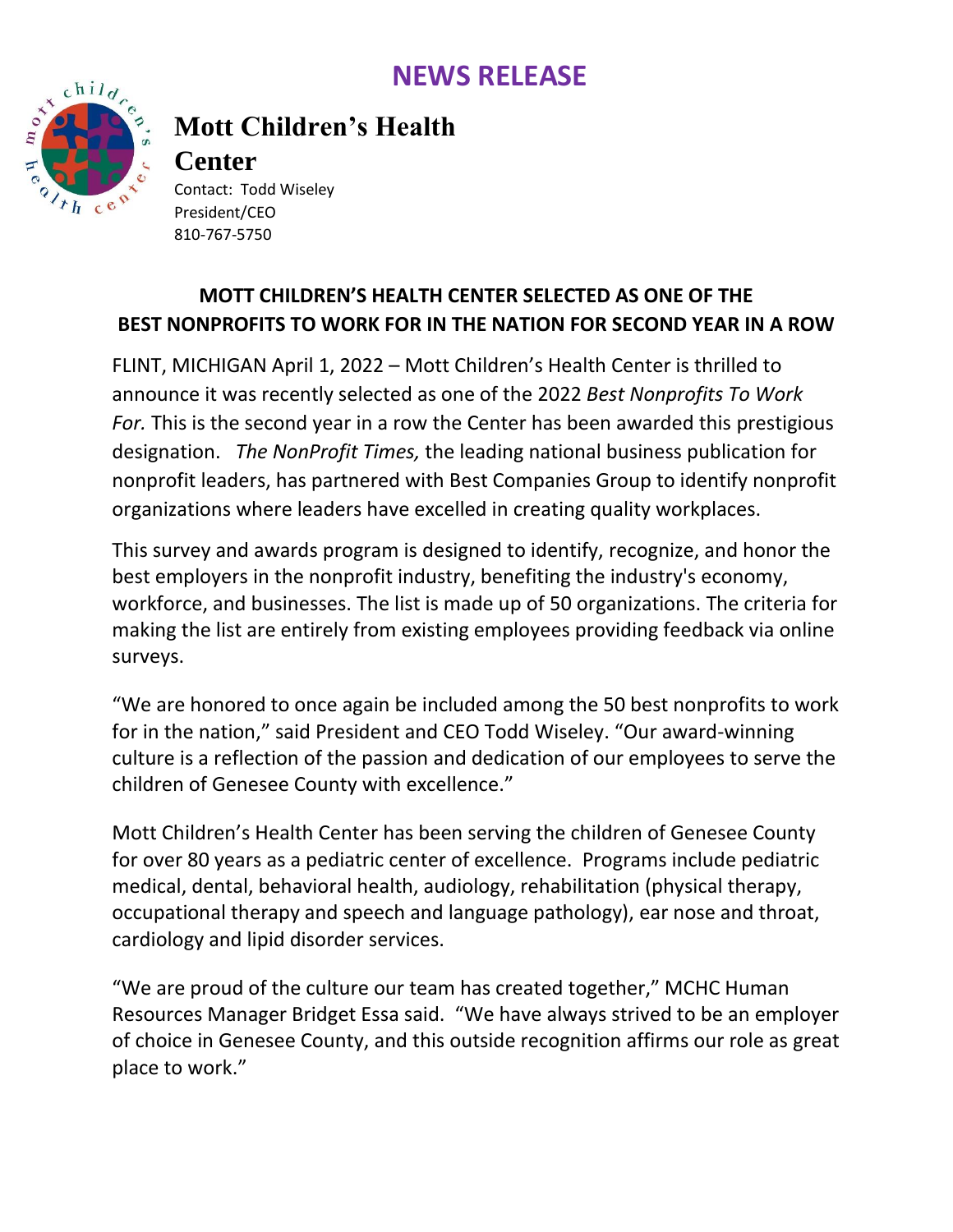## **NEWS RELEASE**



# **Mott Children's Health**

### **Center**

Contact: Todd Wiseley President/CEO 810-767-5750

Nonprofits from across the United States entered the two-part survey process to determine *Best Nonprofits To Work For*. Conducted by Best Companies Group, the nationwide review looked at various elements of nonprofit operations including: leadership and planning, corporate culture and communications, role satisfaction, work environment, relationship with supervisor, training and development, pay and benefits, and overall employee engagement. Nonprofits that entered the competition completed an extensive application, followed by a 76-item on-line survey sent to all employees. Inclusion on the list is entirely based on employee feedback.

#### **About Mott Children's Health Center:**

For over 80 years, the mission of Mott Children's Health Center has been to improve health outcomes for children in Genesee County. We provide pediatric medical, dental, rehabilitation, behavioral health, audiology, ear nose and throat, cardiology and lipid services to eligible children and adolescents at our family friendly building in Flint, Michigan. Mott Children's Health Center is located at 806 Tuuri Place, Flint, Michigan. Find out more by calling (810) 767-5750 or by visiting [www.mottchc.org](http://www.mottchc.org/)